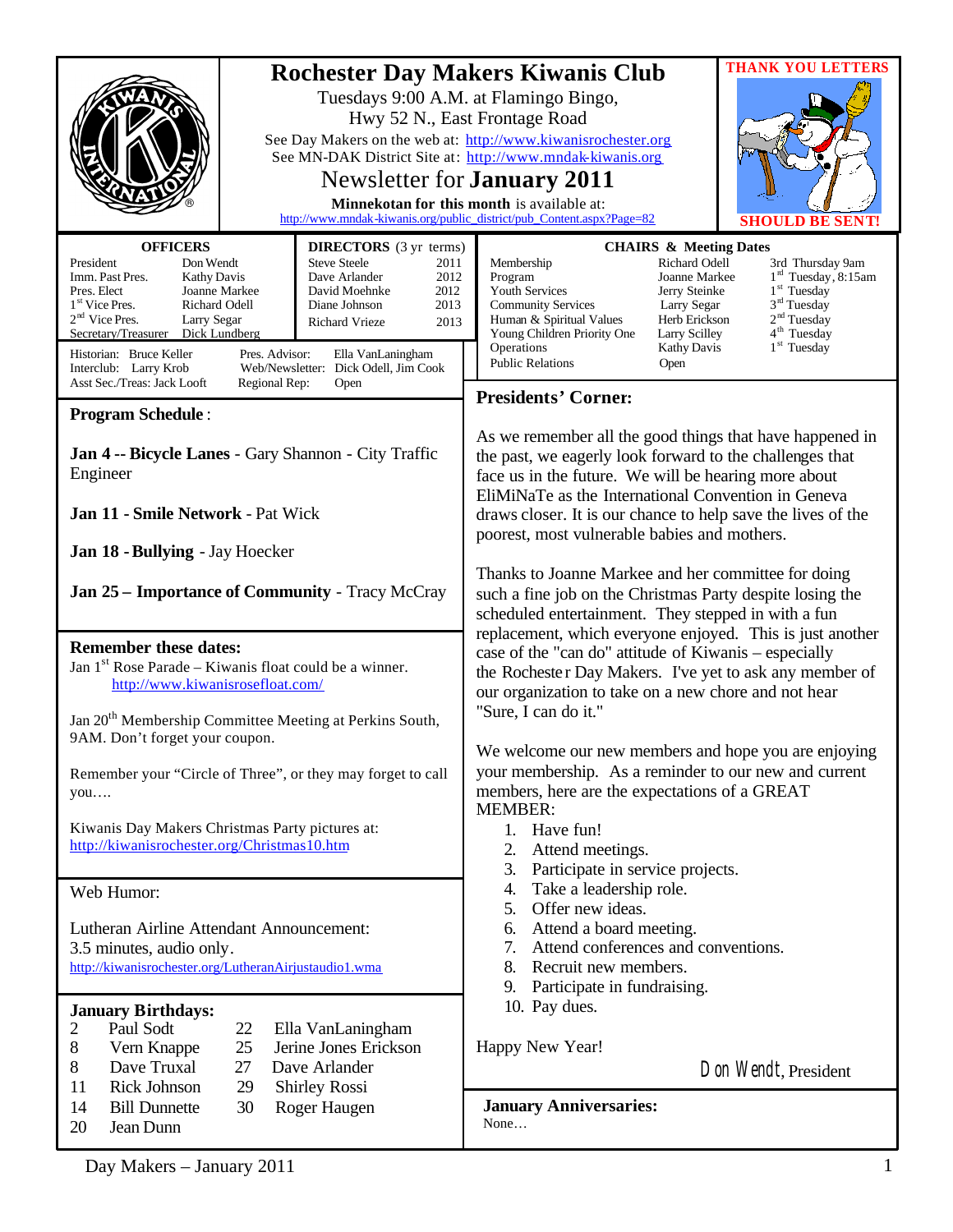## **Secretary/Treasurer's Report - Dec 2010**

| <b>Bank Balance 11/30/10:</b>  |     | \$14,636.03 |
|--------------------------------|-----|-------------|
| <b>Administrative Account:</b> |     | \$13,289.42 |
| Service Account:               |     | \$1,050.00  |
| Hockey/YCPO:                   | S.  | 81.94       |
| <b>Bike Repair:</b>            | \$. | 89.67       |
| Key Club                       | S   | 125.00      |

**Day Makers on leave:**Marv Anderson, Merlyn Jeche, Ron King, Sara King, Paul Lamoreux, Ruth Vrieze

**November Service Hour Statistics:** 701 hours by 53 members, 62% Participation.

## **December 14, 2010 Board Meeting Highlights:**

The board discussed the low balance in the service account, and the fact that our fundraising may be short of the service budget this year. The board concluded that we need a \$3,000 fund raiser to replace the calendar fundraiser that was discontinued.

The board approved a motion to ask Bob Lahtinen to revisit creating a Charitable Foundation, within our club, that would be able to accept non-taxable donations, since the IRS has rejected a proposal by Kiwanis Internationalto give Kiwanis Clubs 501-c3 designation. President Don will speak with Bob Lahtinen concerning this action by the board.

There was discussion by the board on creating a policy dealing with distribution of the budgeted funds allocated for convention attendance. The policy would have to deal with considerations for reimbursement among those attending, whether they be delegates, alternate delegates, or members and whether or not they provided transportation for others attending. No action was taken.

# **COMMITTEE REPORTS**

**Program-** Our annual Christmas Party Meeting is coming up on Dec  $23<sup>rd</sup>$ . Lots of members are signing up to bring goodies. There will be entertainment.

Next column, Committee Reports  $\rightarrow$ 

**Kiwanis Mission Statement:**

**Kiwanis is a global organization of volunteers dedicated to changing the world one child and one community at a time.**

#### **Don't forget the animals…it is a hard winter:**



# **COMMITTEE REPORTS** (continued)

**Community Service-** Christmas Anonymous has been completed. No numbers yet. The weather affected turnout. 500+ showed up out of 700 planned for. Daffodil sale for the American Cancer Society is coming up in March. ARRP Tax program will start in February. The Kiwanis Hockey Festival needs more volunteer signups, this is our biggest fund-raiser.

**Human & Spiritual Values-** The committee is working up a policy on sending sympathy, get well and thinking of you cards from the club.

Youth Services- K-Family activity is going good. Gibbs school is going great guns. 2010 scholarship funds have not been paid out yet, pending proper request. There is a good article in the latest Kiwanis Magazine describing all of the K-Family clubs.

Richard Lundberg, Secretary/Treasurer

# **Membership Committee:**

The membership committee has prepared a PowerPoint presentation on Kiwanis, our club and process for becoming a new member. Please contact the membership committee for assistance in introducing the Day Makers Club to your candidates.

Our membership boogie for this year to maintain our 16 year continuous "Distinguished Club" status is 87.

Richard Odell, chair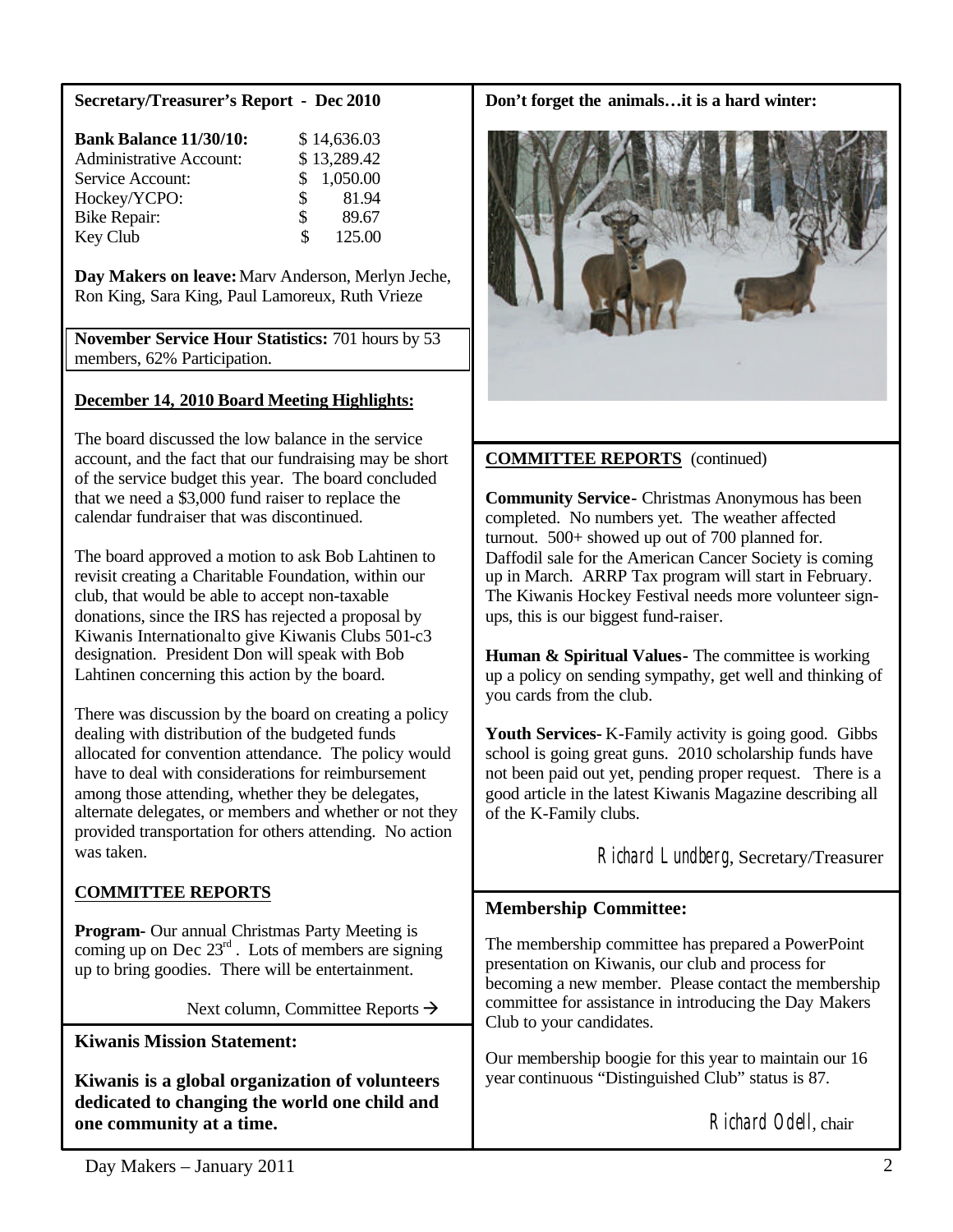### **The Eliminate Project:**

Kiwanis eliminating maternal/neonatal tetanus.

With The Eliminate Project Kiwanis International and UNICEF have joined forces to eliminate maternal and neonatal tetanus. This deadly disease steals the lives of nearly 60,000 innocent babies and a significant number of women each year. The effects of the disease are excruciating — tiny newborns suffer repeated, painful convulsions and extreme sensitivity to light and touch. Find out more at: <http://sites.kiwanis.org/Kiwanis/en/theELIMINATEproje>

**Riverside Elementary K-kids:**

ct/home.aspx

The box that the K-kids constructed around the current events sign is under a foot of snow. It is good insulation for the Daffodils and ground cover that were planted this fall. It will be fun to see what comes up in the spring.

At the December  $7<sup>th</sup>$  meeting the K-kids walked to the Golden Living Center-East which is right next door. The residents have a good view of the Riverside playground. The K-kids and Day Makers worked with the residents constructing marshmallow snowmen and then ate the extra pieces. Both the K-kids and the residents enjoyed stories of Christmas and other past events, and we sang Christmas carols. The visit by K-kids really brightened the day for the residents. It was very enjoyable for everyone.

K-kids will be assembling booklets for kids who are patients at Mayo Clinic and staying at the Ronald McDonald House and Hope Lodge. K-kids are decorating the booklets that can be used by the patients to record their thoughts while they are in Rochester receiving treatments.

Way to go K-kids…..

Al Strom

## **Program Committee:**

The club had a great Christmas party - thanks to all who donated goodies. Special thanks to Santa for appearing; Dick Odell for the great pictures; and everyone for being such good sports and taking part in the 'talent show'!

We are working on programs for the new year...if anyone would like to submit ideas please do so! Joanne Markee - Program Chair

Joanne Markee

### **Youth Services:**

The 2010-2011 school year is off to another great start. The Youth Services Committee has been busy establishing programs at many of the Rochester Elementary schools. We support *Terrific Kids* at Riverside and Gibbs; *K-Kids* at Riverside and Harriet Bishop; *Builders Club* at Gage East: *Reading Programs* at Elton Hills, Pinewood and Jefferson.

The *Key Club* at Century is off to another good start with a membership of just under 100 students. The YS committee is in the final stages of selecting a new *Adopted Family*. Becki Cherry, Jim Cook and Karen Lee have been interviewing candidates.

The members of the Day Makers have been great in volunteering to help support all of the activities of the YS committee. The Committee really appreciates your willingness to work with the students of our Rochester School system. We think that is what being a Kiwanian is all about – it's what we stand for.

# Jerry Steinke

**Community Services Committee:** (Continued from page 4)

**American Cancer** Daffodil sale is scheduled for March. Larry Krob

**Community Food Response** is supported by our club with several pickup teams and with food repackaging and distribution on Mondays, Wednesdays & Fridays: 5:00 - 6:30pm. Phyllis Jacobs

Several activities are off season or have not reported activity including: Quarry Hill participation, Bear Creek Bike Path, Heritage House/Eden Garden Club,

Olmsted County History Center, Rochester Senior Center – computer instruction, United Way Community Solution Team, and Volunteers in Public Service (VIPS) .

Many thanks to the participants and a special pat on the back for the contact/organizers that keep these volunteer activities full of life.